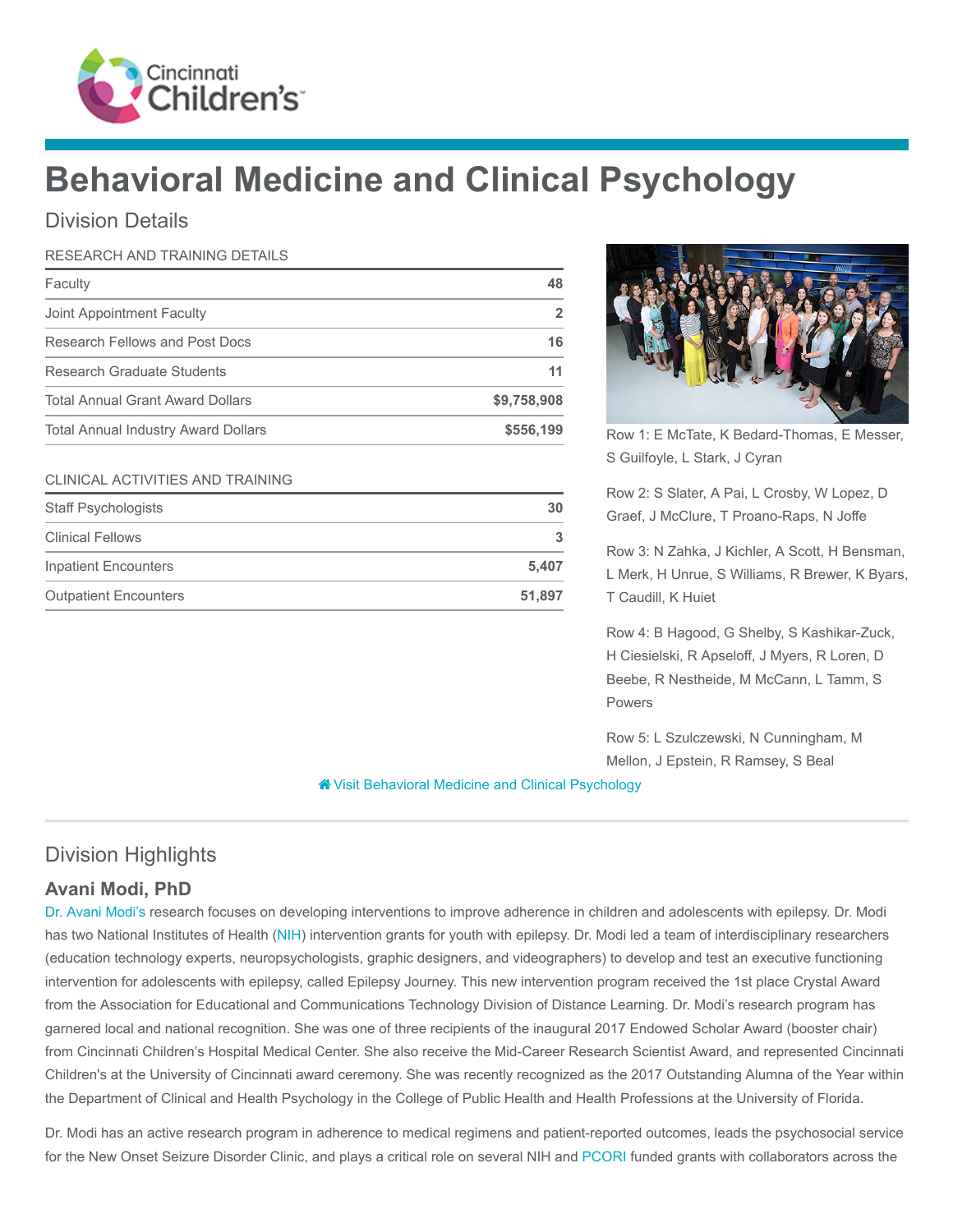nation. Using her pediatric self-management model helps to better understand the complex factors and processes in the management of [pediatric chronic conditions. She continues to advance adherence science with her colleagues in the Center for Treatment Adherence and](https://www.cincinnatichildrens.org/research/divisions/c/adherence) Self-Management.

#### Center for Adherence and Self-Management

The [Center for Adherence and Self-Management](https://www.cincinnatichildrens.org/research/divisions/c/adherence), in the Division of Behavioral Medicine and Clinical Psychology, has received funding for a renewal of the "Enhancing Pediatric Treatment Adherence and Health Outcomes" T32 postdoctoral training program. This fellowship program trains both MD and PhD researchers to assume leadership roles in developing innovative, high impact research on adherence to medical treatment and chronic illness management that will enhance the health outcomes of children with chronic conditions. Specific training innovations involve the integration of biomedical, behavioral, biostatistics, and health services/outcomes research and reflects in comprehensive training curriculum and research opportunities. Research innovations include novel methods of adherence assessment and intervention involving technology designed to enhance the engagement of children and adolescents, improve the power and duration of intervention effects, and reach diverse populations who cannot easily access traditional clinic-based approaches. This training grant involves a collaboration among 13 divisions in Cincinnati Children's Hospital Medical Center, with primary mentors in the Center for Adherence and Self-Management. Thus far, the program has trained nine PhD fellows and five MD fellows, and graduates have been successful in obtaining early career funding from the National Institutes of Health ([NIH\)](https://www.nih.gov/) (eg, K07).

#### Sarah Beal, PhD

[Dr. Sarah Beal's](https://www.cincinnatichildrens.org/bio/b/sarah-beal) research examines development during adolescence and the transition to adulthood, with a specific focus on the impact of child welfare involvement on health and well being during this phase in the lifespan. Dr. Beal has a grant funded by the National Institutes of Health to examine the onset of substance use and sexual risk behavior among teens and young adults with a history of child welfare involvement. The goal of the grant is to use data integrated from child welfare records, and the electronic health record, to assist clinicians [and caregivers in connecting young people with preventive services. Additionally, she and](https://www.cincinnatichildrens.org/research/divisions/g/pediatrics) [Dr. Mary Greiner, MD, MS](https://www.cincinnatichildrens.org/bio/g/mary-greiner)[, in the Division of](https://www.cincinnatichildrens.org/research/divisions/g/pediatrics) General and Community Pediatrics lead an interdisciplinary team (biomedical informatics experts, child welfare professionals, graphic designers, and clinicians) developing a platform to display integrated child welfare and health records data for clinicians and caseworkers to use at the point of care. This will, for the first time, provide up-to-date health and child welfare records for children in the custody of [Hamilton County Jobs and Family Services](https://www.hcjfs.org/)[, and serves as a model expandable to other regions. Additionally, funding from the CareSource](https://www.caresource.com/about-us/corporate-information/caresource-foundation/) Foundation supports a longitudinal study of young people preparing for emancipation from child welfare, and examines the impact of education about healthcare on healthcare utilization as well as the health status for this vulnerable population of young people. These studies have allowed Dr. Beal, and her collaborators in Divisions of General and Community Pediatrics, [Emergency Medicine,](https://www.cincinnatichildrens.org/research/divisions/e/emergency) and [Biomedical Informatics](https://www.cincinnatichildrens.org/research/divisions/b/bmi) to integrate research findings at the point of care, improving health service delivery and, ultimately, the health and well being of young people in foster care in our community.

## Division Publications

- 1. Powers SW; Coffey CS; Chamberlin LA; Ecklund DJ; Klingner EA; Yankey JW; Korbee LL; Porter LL; Hershey AD; Investigators CHAMP. [Trial of Amitriptyline, Topiramate, and Placebo for Pediatric Migraine.](https://www.ncbi.nlm.nih.gov/pubmed/27788026) The New England journal of medicine. 2017; 376:115-124.
- 2. [Inge TH; Jenkins TM; Xanthakos SA; Dixon JB; Daniels SR; Zeller MH; Helmrath MA.](https://www.ncbi.nlm.nih.gov/pubmed/28065736) Long-term outcomes of bariatric surgery in adolescents with severe obesity (FABS-5+): a prospective follow-up analysis. Lancet Diabetes and Endocrinology. 2017; 5:165-173.
- 3. Shalev I; Heim CM; Noll JG. [Child Maltreatment as a Root Cause of Mortality Disparities A Call for Rigorous Science to](https://www.ncbi.nlm.nih.gov/pubmed/27552469) Mobilize Public Investment in Prevention and Treatment. JAMA Psychiatry. 2016; 73:897-898.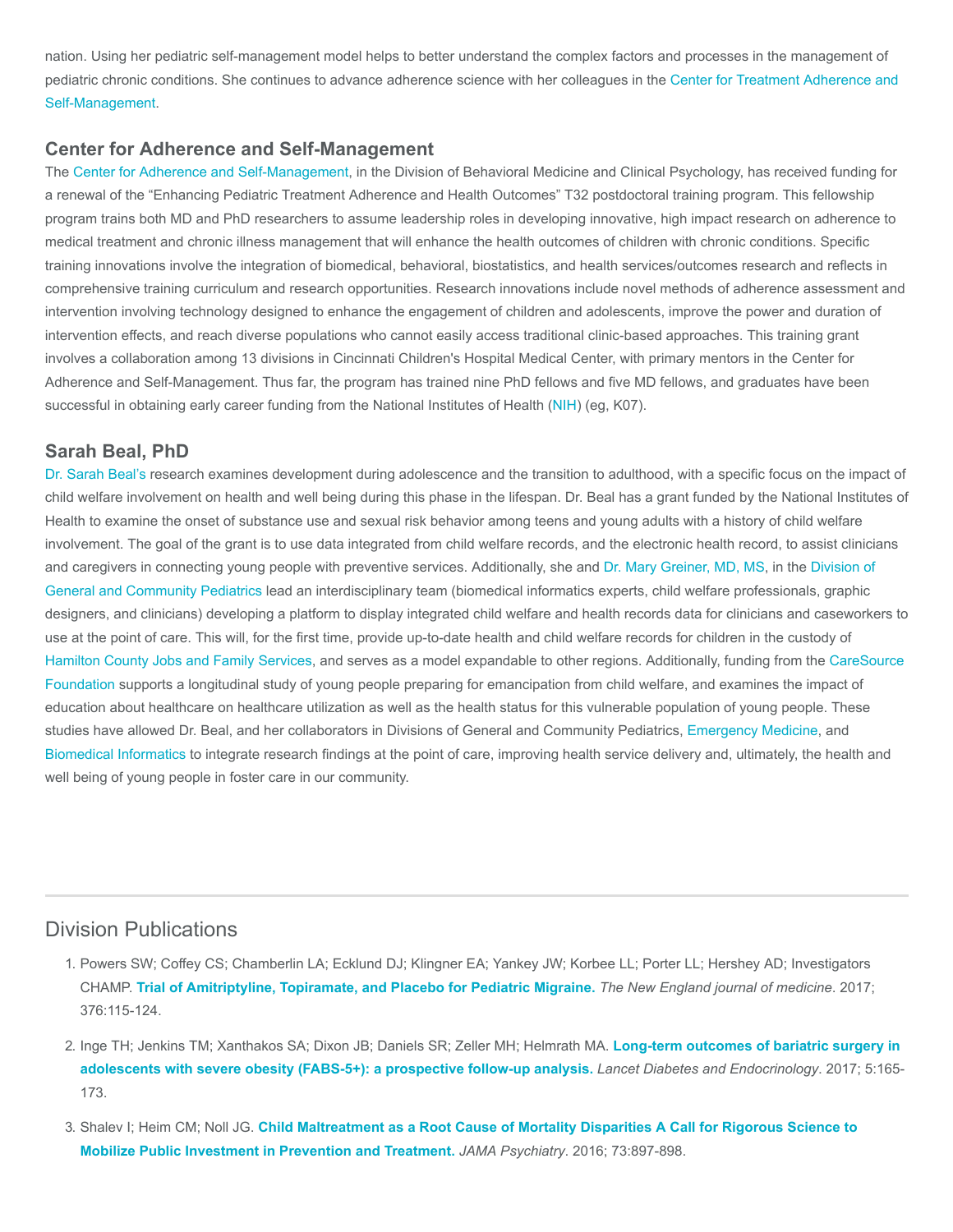- 4. Epstein JN; Kelleher KJ; Baum R; Brinkman WB; Peugh J; Gardner W; Lichtenstein P; Langberg JW. Specific Components of [Pediatricians' Medication-Related Care Predict Attention-Deficit/Hyperactivity Disorder Symptom Improvement.](https://www.ncbi.nlm.nih.gov/pubmed/28545753) Journal of the American Academy of Child and Adolescent Psychiatry. 2017; 56:483-490.e1.
- 5. Roy A; Hechtman L; Roy A; Arnold LE; Sibley MH; Molina BSG; Swanson JM; Howard AL; Vitiello B; Severe JB. Childhood Factors [Affecting Persistence and Desistence of Attention-Deficit/Hyperactivity Disorder Symptoms in Adulthood: Results From the](https://www.ncbi.nlm.nih.gov/pubmed/27806861) MTA. Journal of the American Academy of Child and Adolescent Psychiatry. 2016; 55:937-944.e4.
- 6. [Hechtman L; Swanson JM; Sibley MH; Stehli A; Owens EB; Mitchell JT; Arnold LE; Molina BSG; Hinshaw SP; Jensen PS.](https://www.ncbi.nlm.nih.gov/pubmed/27806862) Functional Adult Outcomes 16 Years After Childhood Diagnosis of Attention-Deficit/Hyperactivity Disorder: MTA Results. Journal of the American Academy of Child and Adolescent Psychiatry. 2016; 55:945-952.e2.
- 7. Swanson JM; Arnold LE; Molina BSG; Sibley MH; Hechtman LT; Hinshaw SP; Abikoff HB; Stehli A; Owens EB; Mitchell JT. Young [adult outcomes in the follow-up of the multimodal treatment study of attention-deficit/hyperactivity disorder: symptom](https://www.ncbi.nlm.nih.gov/pubmed/28295312) persistence, source discrepancy, and height suppression. The Journal of Child Psychology and Psychiatry and Allied Disciplines. 2017; 58:663-678.
- 8. [Sibley MH; Swanson JM; Arnold LE; Hechtman LT; Owens EB; Stehli A; Abikoff H; Hinshaw SP; Molina BSG; Mitchell JT.](https://www.ncbi.nlm.nih.gov/pubmed/27642116) Defining ADHD symptom persistence in adulthood: optimizing sensitivity and specificity. The Journal of Child Psychology and Psychiatry and Allied Disciplines. 2017; 58:655-662.
- 9. [Becker SP; Withrow AR; Stoppelbein L; Luebbe AM; Fite PJ; Greening L.](https://www.ncbi.nlm.nih.gov/pubmed/27245482) Sluggish cognitive tempo is associated with suicide risk in psychiatrically hospitalized children. The Journal of Child Psychology and Psychiatry and Allied Disciplines. 2016; 57:1390-1399.
- 10. Leopold DR; Christopher ME; Burns GL; Becker SP; Olson RK; Willcutt EG. Attention-deficit/hyperactivity disorder and sluggish [cognitive tempo throughout childhood: temporal invariance and stability from preschool through ninth grade.](https://www.ncbi.nlm.nih.gov/pubmed/26749438) The Journal of Child Psychology and Psychiatry and Allied Disciplines. 2016; 57:1066-1074.
- 11. [Minen MT; De Dhaem OB; Van Diest AK; Powers S; Schwedt TJ; Lipton R; Silbersweig D.](https://www.ncbi.nlm.nih.gov/pubmed/26733600) Migraine and its psychiatric comorbidities. Journal of neurology, neurosurgery, and psychiatry. 2016; 87:741-749.
- 12. Hoogman M; Bralten J; Hibar DP; Mennes M; Zwiers MP; Schweren LSJ; van Hulzen KJE; Medland SE; Shumskaya E; Jahanshad N. [Subcortical brain volume differences in participants with attention deficit hyperactivity disorder in children and adults: a](https://www.ncbi.nlm.nih.gov/pubmed/28219628) cross-sectional mega-analysis. Lancet Psychiatry. 2017; 4:310-319.
- 13. Sibley MH; Mitchell JT; Becker SP. [Method of adult diagnosis influences estimated persistence of childhood ADHD: a](https://www.ncbi.nlm.nih.gov/pubmed/27745869) systematic review of longitudinal studies. Lancet Psychiatry. 2016; 3:1157-1165.
- 14. [Taylor HG; Bowen SR; Beebe DW; Hodges E; Amin R; Arens R; Chervin RD; Garetz SL; Katz ES; Moore RH.](https://www.ncbi.nlm.nih.gov/pubmed/27464674) Cognitive Effects of Adenotonsillectomy for Obstructive Sleep Apnea. Pediatrics. 2016; 138:e20154458.
- 15. [Epstein JN; Kelleher KJ; Baum R; Brinkman WB; Peugh J; Gardner W; Lichtenstein P; Langberg JM.](https://www.ncbi.nlm.nih.gov/pubmed/27462065) Impact of a Web-Portal Intervention on Community ADHD Care and Outcomes. Pediatrics. 2016; 138:e20154240.
- 16. [O'Connor AM; Wray J; Tomlinson RS; Cassedy A; Jacobs JP; Jenkins KJ; Brown KL; Franklin RCG; Mahony L; Mussatto K.](https://www.ncbi.nlm.nih.gov/pubmed/27451455) Impact of Surgical Complexity on Health-Related Quality of Life in Congenital Heart Disease Surgical Survivors. Journal of the American Heart Association : Cardiovascular and Cerebrovascular Disease. 2016; 5.
- 17. Batalden M; Batalden P; Margolis P; Seid M; Armstrong G; Opipari-Arrigan L; Hartung H. [Coproduction of healthcare service.](https://www.ncbi.nlm.nih.gov/pubmed/26376674) BMJ Quality and Safety. 2016; 25:509-517.
- 18. [Thomas NH; Xanthopoulos MS; Kim JY; Shults J; Escobar E; Giordani B; Hodges E; Chervin RD; Paruthi S; Rosen CL.](https://www.ncbi.nlm.nih.gov/pubmed/28199697) Effects of Adenotonsillectomy on Parent-Reported Behavior in Children With Obstructive Sleep Apnea. Sleep. 2017; 40.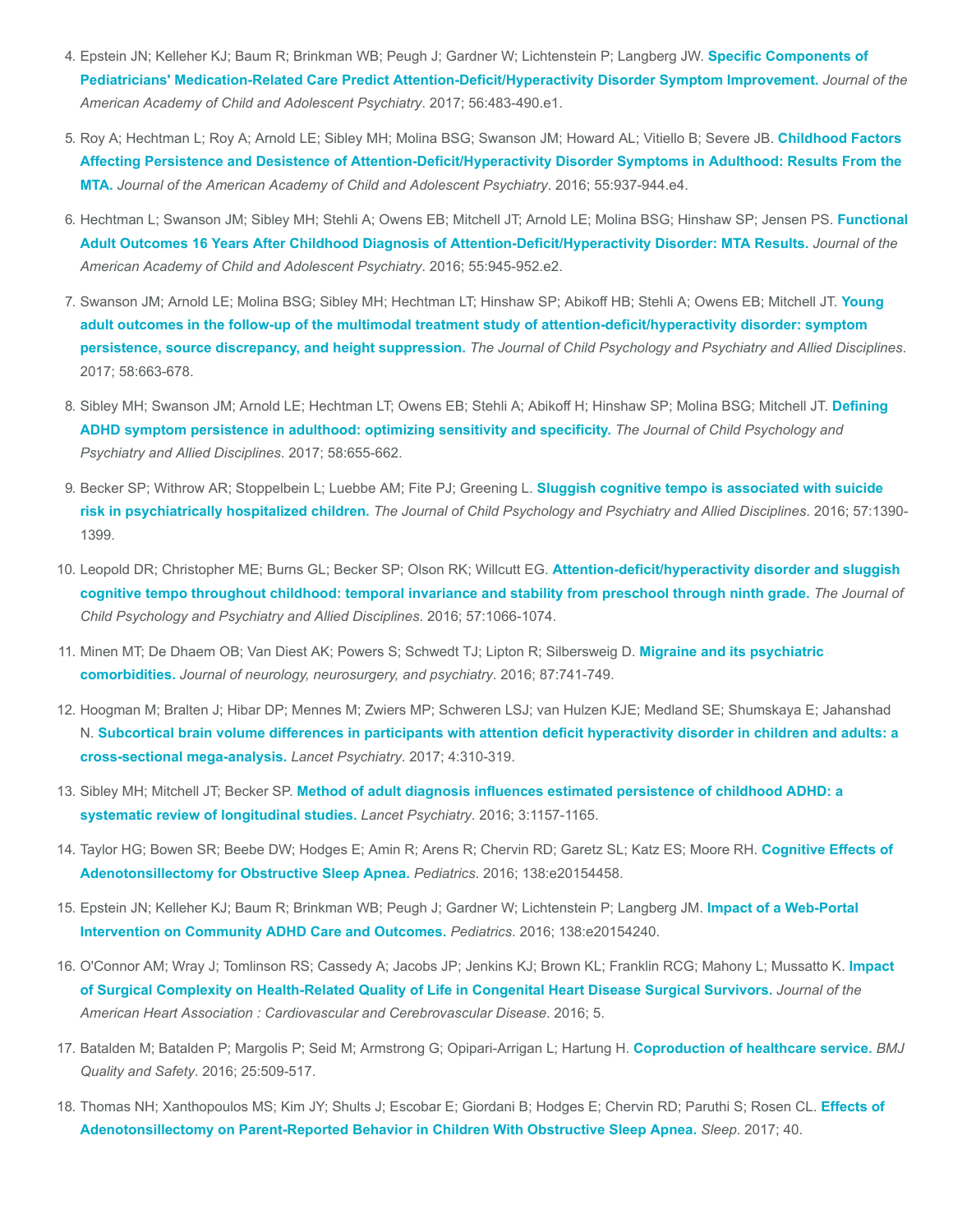- 19. Beebe DW; Field J; Milller MM; Miller LE; LeBlond E. [Impact of Multi-Night Experimentally Induced Short Sleep on Adolescent](https://www.ncbi.nlm.nih.gov/pubmed/28364497) Performance in a Simulated Classroom. Sleep. 2017; 40.
- 20. Beebe DW. [WEIRD Considerations When Studying Adolescent Sleep Need.](https://www.ncbi.nlm.nih.gov/pubmed/27397565) Sleep. 2016; 39:1491-1492.
- 21. [Tamm L; Denton CA; Epstein JN; Schatschneider C; Taylor H; Arnold LE; Bukstein O; Anixt J; Koshy A; Newman NC.](https://www.ncbi.nlm.nih.gov/pubmed/28333510) Comparing Treatments for Children With ADHD and Word Reading Difficulties: A Randomized Clinical Trial. Journal of Consulting and Clinical Psychology. 2017; 85:434-446.
- 22. Thomson KE; Modi AC; Glauser TA; Rausch JR; White HS. [The impact of nonadherence to antiseizure drugs on seizure](https://www.ncbi.nlm.nih.gov/pubmed/28401980) outcomes in an animal model of epilepsy. Epilepsia. 2017; 58:1054-1062.
- 23. [Wagner JL; Modi AC; Johnson EK; Shegog R; Escoffery C; Bamps Y; Austin JK; Schultz RJ; MapelLentz S; Smith G.](https://www.ncbi.nlm.nih.gov/pubmed/28233908) Selfmanagement interventions in pediatric epilepsy: What is the level of evidence?. Epilepsia. 2017; 58:743-754.
- 24. [Wagner JL; Kellermann T; Mueller M; Smith G; Brooks B; Arnett A; Modi AC.](https://www.ncbi.nlm.nih.gov/pubmed/27354177) Development and validation of the NDDI-E-Y: a screening tool for depressive symptoms in pediatric epilepsy. Epilepsia. 2016; 57:1265-1270.
- 25. McCullough MB; Robson SM; Stark LJ. [A Review of the Structural Characteristics of Family Meals with Children in the United](https://www.ncbi.nlm.nih.gov/pubmed/27422500) States. Advances in nutrition (Bethesda, Md.). 2016; 7:627-640.

## Grants, Contracts, and Industry Agreements

#### Annual Grant Award Dollars

| Investigator                              | <b>Title</b>                                                                               | Sponsor                                                             | ID                         | <b>Dates</b>                       | Amount    |
|-------------------------------------------|--------------------------------------------------------------------------------------------|---------------------------------------------------------------------|----------------------------|------------------------------------|-----------|
| Kevin A Hommel, PhD                       | Development of the Self-<br>management Transition<br>Enhancement Program (STEP)            | Crohn's & Colitis Foundation<br>of America                          | 285083                     | 10/01/2013 \$90,000<br>10/31/2017  |           |
| Ahna L. H. Pai, PhD                       | A Clinic-Based Interdisciplinary<br>Intervention for Parents of<br>Children with Cancer    | National Institutes of Health                                       | <b>R01</b><br>NR014248     | 09/26/2014 \$633,139<br>07/31/2019 |           |
| Susmita M Kashikar-Zuck,<br>PhD           | Behavioral Interventions and<br>Long Term Outcomes in<br>Juvenile Fibromyalgia<br>Syndrome | National Institutes of Health                                       | K24<br>AR056687            | 08/01/2014 \$167,108<br>07/31/2019 |           |
| Margaret Helen Zeller, PhD                | Adolescent Bariatric Surgery:<br>Weight and Psychosocial Risk<br>in Young Adulthood        | National Institutes of Health                                       | <b>R01</b><br>DK080020     | 06/01/2014 \$423,628<br>05/31/2019 |           |
| Dean W Beebe, PhD                         | Sleep Restriction and the<br>Adolescent Diet: Impact and<br><b>Mechanisms</b>              | National Institutes of Health                                       | <b>R01</b><br>HL120879     | 09/01/2014<br>06/30/2018           | \$466,506 |
| Heather Elizabeth Bensman.<br><b>PSYD</b> | Health & Wellbeing of Sexually<br>Abused Females & Offspring:<br>25 and 27 yr. Followup    | National Institutes of Health<br>(Pennsylvania State<br>University) | <b>R01</b><br>HD072468     | 08/15/2013 \$45,738<br>01/31/2017  |           |
| Leanne Tamm, PhD                          | Improving Self-Regulation and<br>School Readiness in<br>Preschoolers                       | <b>Brady Education Foundation</b>                                   | <b>Brady</b><br>Foundation | 12/31/2014 \$98,689<br>12/30/2017  |           |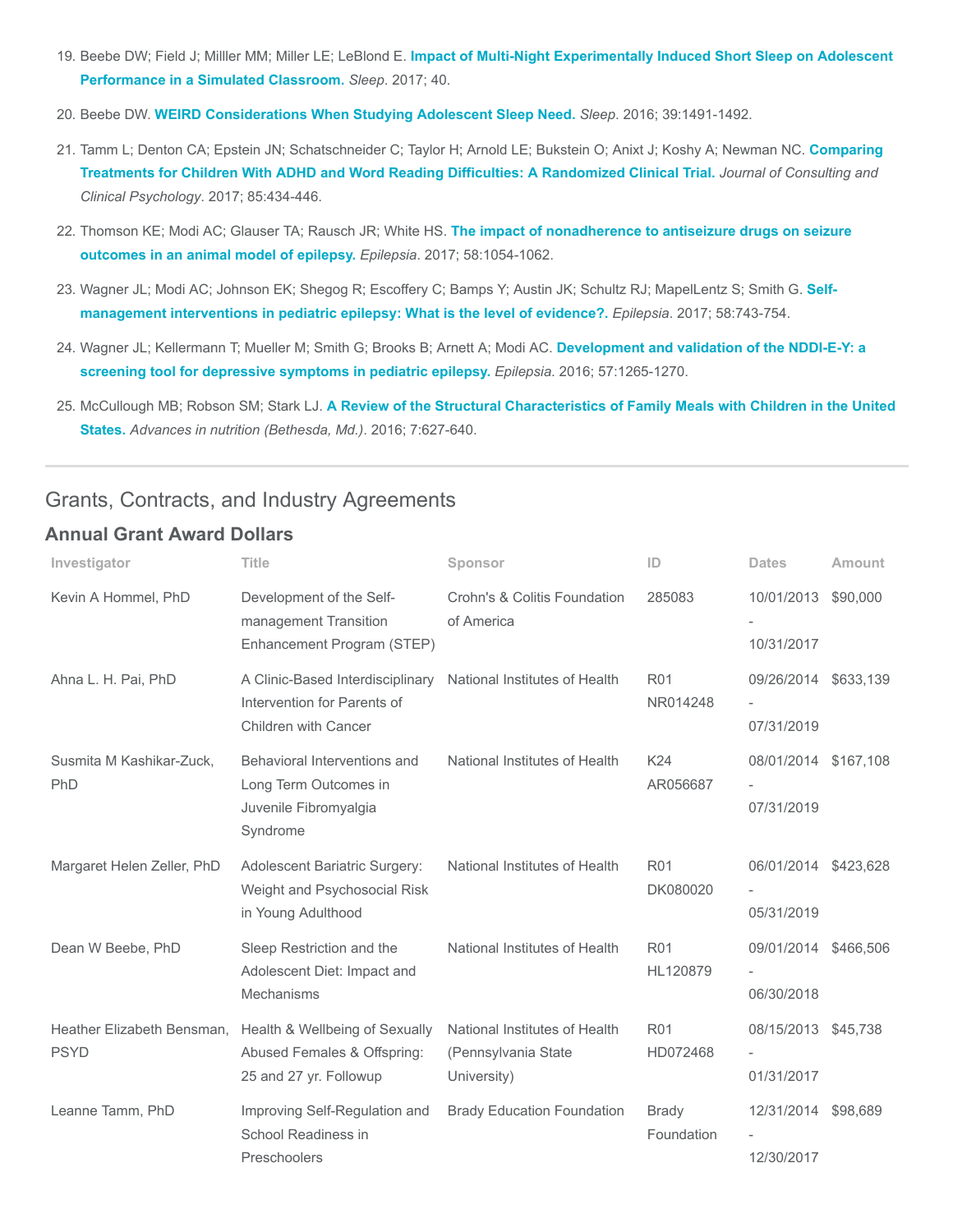| Jeffery N Epstein, PhD | Neuroimaging Study of Risk<br>Factors for Adolescent Bipolar<br><b>Disorder</b>                                                                                  | National Institutes of Health<br>(University of Cincinnati) | <b>R01</b><br>MH097818           | 07/08/2015 \$32,364<br>06/30/2020  |  |
|------------------------|------------------------------------------------------------------------------------------------------------------------------------------------------------------|-------------------------------------------------------------|----------------------------------|------------------------------------|--|
| Stephen P Becker       | A Multi-Method Investigation to<br>Distinguish Sluggish Cognitive                                                                                                | National Institutes of Health                               | K <sub>23</sub><br>MH108603      | 09/18/2015 \$135,000               |  |
|                        | Tempo from ADHD                                                                                                                                                  |                                                             |                                  | 08/31/2020                         |  |
| Meghan E McGrady, PhD  | Patient Preferences and<br>Adherence in Adolescents and<br>Young Adults with Cancer                                                                              | National Institutes of Health                               | <b>K07</b><br>CA200668           | 05/01/2016 \$144,855<br>04/30/2021 |  |
| Avani Modi, PhD        | Web-based Intervention to<br>Improve Executive Functioning<br>in Teens with Epilepsy                                                                             | National Institutes of Health                               | R <sub>21</sub><br>HD083335      | 02/12/2016 \$195,000<br>01/31/2018 |  |
| Stephen P Becker       | Cognitive and Behavioral<br>Effects of Sleep Restriction in<br>Adolescents with ADHD                                                                             | National Institutes of Health                               | R <sub>03</sub><br>MH109787      | 05/01/2016 \$70,200<br>04/30/2018  |  |
| Jeffery N Epstein, PhD | Improving ADHD Teen Driving<br>by Targeting Visual Inattention<br>to the Roadway                                                                                 | National Institutes of Health                               | <b>R01</b><br>HD084430           | 04/01/2016 \$570,730<br>03/31/2021 |  |
| Lori E Crosby, PSYD    | SCThrive: Improving Self-                                                                                                                                        | National Institutes of Health                               | R <sub>21</sub>                  | 04/01/2016 \$195,000               |  |
|                        | Management in Adolescents<br>with Sickle Cell Disease                                                                                                            |                                                             | HD084810                         | 03/31/2018                         |  |
| Stephen P Becker       | Longitudinal Evaluation of the<br>Impact of Sleep Problems on                                                                                                    | US Department of Education<br>(Virginia Commonwealth        | R305A160126                      | 07/01/2016 \$178,757               |  |
|                        | the Academic and Social<br>Functioning of Adolescents<br>with and without ADHD                                                                                   | University)                                                 |                                  | 06/30/2020                         |  |
| Stephen P Becker       | Sluggish Cognitive Tempo:<br>Examining its Impact on<br><b>Educational Functioning</b>                                                                           | US Department of Education                                  | R305A160064 08/01/2016 \$340,742 | 07/31/2020                         |  |
| Ahna L. H. Pai, PhD    | Screen to Intervene: A Family-                                                                                                                                   | Alex's Lemonade Stand                                       | Alex's                           | 01/15/2016 \$38,620                |  |
|                        | Centered Approach to                                                                                                                                             | Foundation (The Nemours                                     | lemonade                         |                                    |  |
|                        | Identifying and Communicating<br>Family Psychosocial Risk and<br>Developing Evidence Based<br>Clinical Pathways in<br>Hematopoietic Stem Cell<br>Transplantation | Foundation)                                                 | stand                            | 01/14/2019                         |  |
| Jeffery N Epstein, PhD | Improving ADHD Behavioral<br>Care Quality in Community-                                                                                                          | Agcy for Healthcare Research<br>and Quality                 | <b>R18</b><br>HS024690           | 07/01/2016 \$792,944               |  |
|                        | <b>Based Pediatric Settings</b>                                                                                                                                  |                                                             |                                  | 04/30/2020                         |  |
| Kevin A Hommel, PhD    | MigraineManager: A Self-<br>Management Health Care                                                                                                               | National Institutes of Health                               | R21<br>NS094476                  | 05/01/2016 \$195,000               |  |
|                        |                                                                                                                                                                  |                                                             |                                  | 04/30/2018                         |  |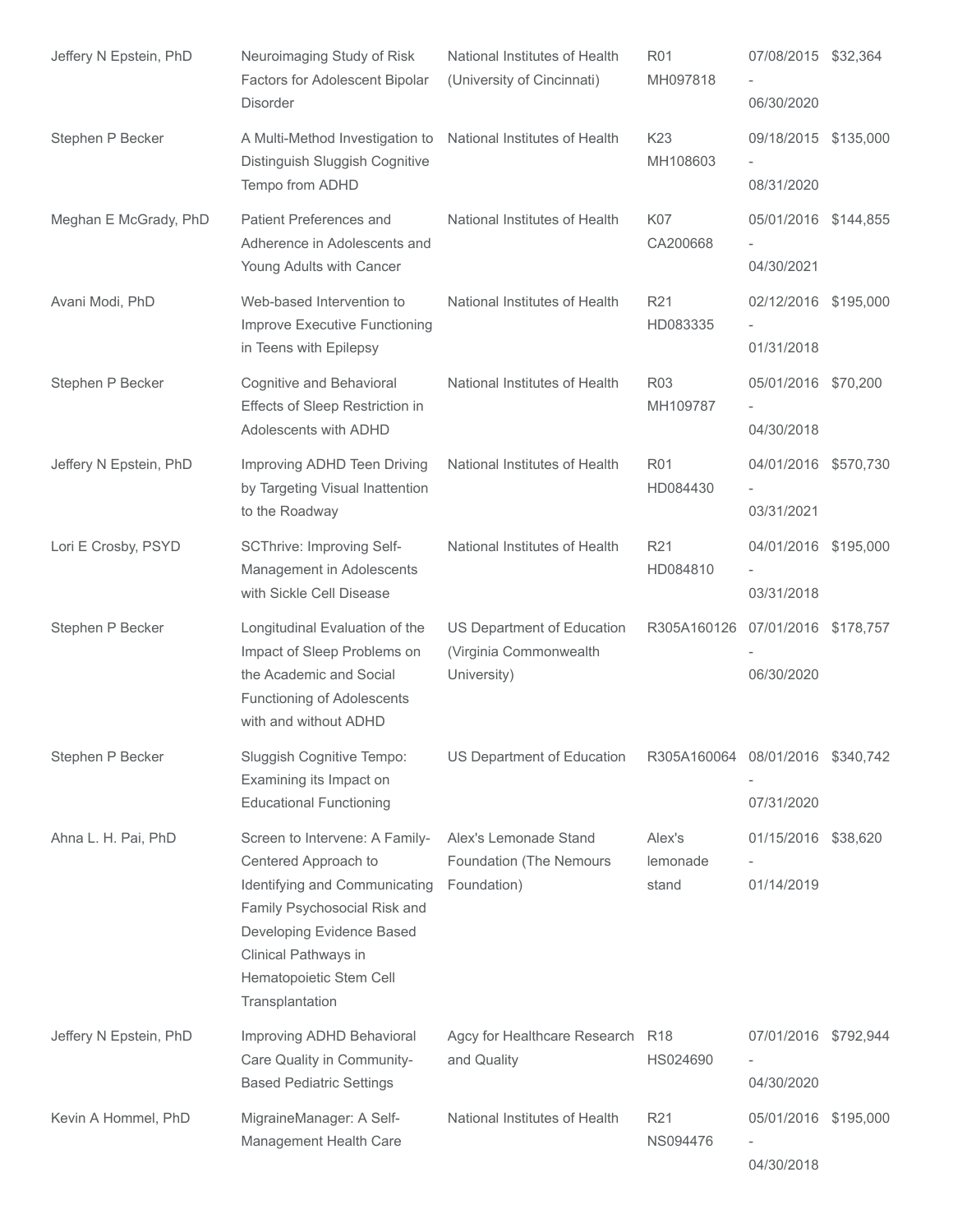|                                          | <b>Resource for Pediatric</b><br>Migraine                                                                                                                                                |                                                                          |                             |                                                                |          |
|------------------------------------------|------------------------------------------------------------------------------------------------------------------------------------------------------------------------------------------|--------------------------------------------------------------------------|-----------------------------|----------------------------------------------------------------|----------|
| Ahna L. H. Pai, PhD                      | Nonadherence: Undermining<br>Health Outcomes in Pediatric                                                                                                                                | National Institutes of Health                                            | <b>R01</b><br>CA157460      | 03/01/2016 \$269,432                                           |          |
|                                          | <b>HSCT</b>                                                                                                                                                                              |                                                                          |                             | 02/28/2018                                                     |          |
| Kevin A Hommel, PhD                      | <b>Enhancing Treatment</b><br>Adherence and Health<br>Outcomes                                                                                                                           | National Institutes of Health                                            | T <sub>32</sub><br>HD068223 | 05/01/2016 \$6,143<br>04/30/2017                               |          |
| Sarah J Beal, PhD                        | Using Administrative and<br>Clinical Data to Detect Drug<br>Use and HIV Risk in Foster<br>Care                                                                                           | National Institutes of Health                                            | K01<br>DA041620             | 02/15/2017 \$173,475<br>01/31/2022                             |          |
| Scott W Powers, PhD<br>Margaret H Zeller | Research Training in Child<br><b>Behavior and Nutrition</b>                                                                                                                              | National Institutes of Health                                            | <b>T32</b><br>DK063929      | 07/01/2016 \$221,770<br>06/30/2018                             |          |
| Dennis D Drotar, PhD                     | Self-Management of Type 1<br>Diabetes During Adolescence                                                                                                                                 | National Institutes of Health                                            | <b>R01</b><br>DK069486      | 07/01/2016 \$582,008<br>06/30/2018                             |          |
| Kevin A Hommel, PhD                      | Enhancing Pediatric Treatment National Institutes of Health<br>Adherence and Health<br>Outcomes                                                                                          |                                                                          | T <sub>32</sub><br>HD068223 | 05/04/2017 \$252,844<br>04/30/2022                             |          |
| Robert T Ammerman, PhD                   | Engaging Fathers in Home<br>Visitation: Incorporation of a<br>Co-Parenting Intervention                                                                                                  | National Institutes of Health                                            | <b>R01</b><br>HD069431      | 07/01/2016 \$442,642<br>06/30/2018                             |          |
| Jennie G Noll, PhD                       | Abused and Non-abused<br>Females' High-risk Online<br>Behaviors: Impact on<br>Development                                                                                                | National Institutes of Health                                            | R <sub>01</sub><br>HD073130 | 07/01/2016 \$562,462<br>$\overline{\phantom{a}}$<br>06/30/2018 |          |
| Susmita M Kashikar-Zuck,<br>PhD          | Multi-site Randomized Clinical<br>Trial of FIT Teens for Juvenile<br>Fibromyalgia                                                                                                        | National Institutes of Health                                            | <b>R01</b><br>AR070474      | 06/21/2017 \$1,766,427<br>05/30/2022                           |          |
| Lisa C Opipari-Arrigan, PhD              | Improving Dietary Adherence:<br>Translating a Web-intervention<br>into CF care                                                                                                           | Cystic Fibrosis Fdn<br>Therapeutics, Inc (Children's<br>Hospital Boston) | eHealth                     | 01/01/2016 \$594,967<br>12/31/2018                             |          |
| Jeffery N Epstein, PhD                   | An Exploratory Study to<br>Assess the Sustained Effects<br>of Digital Therapy in Pediatric<br>Subjects Ages 8 to 12 Years<br>Old with Attention Deficit<br>Hyperactivity Disorder (ADHD) | <b>Duke University</b>                                                   | Duke; Akili                 | 09/12/2016<br>03/21/2018                                       | \$57,719 |
| Rachel Anne Becker Herbst,<br>PhD        | Impact of a Behavioral Health<br><b>Resident Education Curriculum</b>                                                                                                                    | Academic Pediatric<br>Association                                        | Young<br>Investigator       | 03/01/2017 \$14,999<br>02/28/2018                              |          |